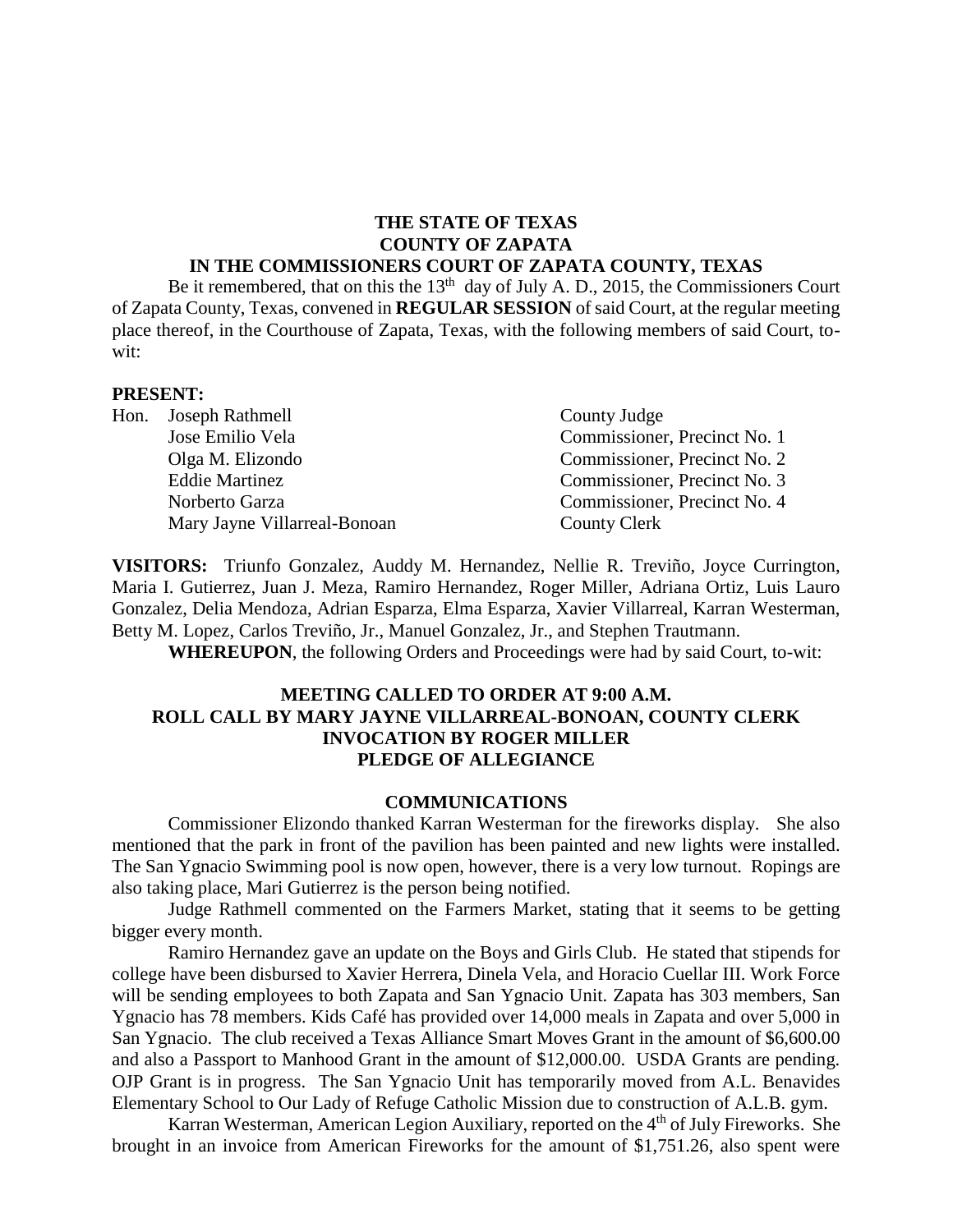\$10.00 for lights and \$8.00 for a trash haul-off. The Legion received \$1,500.00 from the Hotel-Motel Tax.

#### **INVOICES**

Motion was made by Commissioner Vela, seconded by Commissioner Gonzalez, to approve invoices as presented by Triunfo Gonzalez.

The above motion, being put to a vote, was approved by the affirmative vote of all members of the Court.

## **ORDER APPROVING TREASURER'S REPORT**

Motion was made by Commissioner Garza, seconded by Commissioner Martinez, to approve Treasurer's Report as requested by Hon. Romeo Salinas, County Treasurer.

The above motion, being put to a vote, was approved by the affirmative vote of all members of the Court.

## **ORDER APPROVING CHECKS ISSUED**

Motion was made by Commissioner Vela, seconded by Commissioner Elizondo, to approve checks issued as requested by Hon. Romeo Salinas, County Treasurer.

The above motion, being put to a vote, was approved by the affirmative vote of all members of the Court.

## **TAX / ASSESSOR COLLECTOR'S REPORT**

Luis L. Gonzalez, Tax Assessor/Collector, reported collections of Motel-Hotel Tax in an amount of \$16,840.67 for a year to date collection of \$177,046.86. YTD tax collections are at \$91% with \$219,217.63 collected this year.

The above motion, being put to a vote, was approved by the affirmative vote of all members of the Court.

# **PRESENTATION BY ESPARZA PEST CONTROL**

Adrian Esparza of Esparza Pest Control gave a brief presentation before the Court. He stated that the company is family owned and has been in business for over 55 years. He offered their services to the County and they will be having a person locally.

# **ORDER AMENDING COMMISSIONERS COURT ORDER REGARDING DELINQUENT ACCOUNTS AT ZAPATA COUNTY WATER PLANT**

Motion was made by Commissioner Martinez, seconded by Commissioner Garza, to amend Commissioners Court Order regarding delinquent accounts at the Zapata County Water Plant. Delinquent accounts over \$1000 will be required to pay 15% down and must pay the delinquent balance in monthly payments within two years along with their current monthly water usage requested by Honorable Joseph Rathmell, County Judge.

The above motion, being put to a vote, was approved by the affirmative vote of all members of the Court.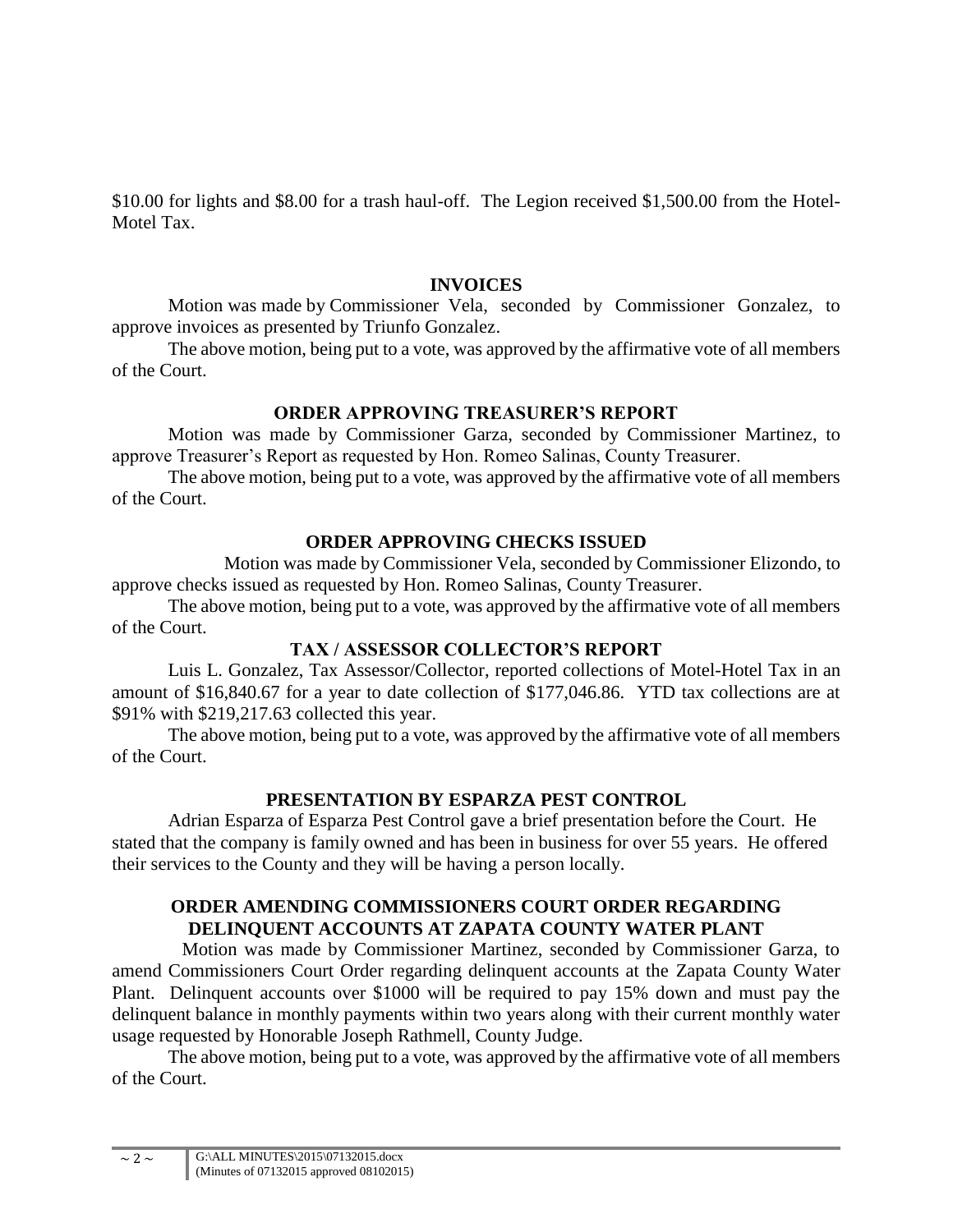## **ORDER APROVING PLAN CREATION OF WALKING PARK ALONG MIRAFLORES AVENUE SUBJECT TO FUNDING AVAILABILITY**

Motion was made by Commissioner Vela, seconded by Commissioner Garza, to approve the plan for the creation of a walking park along Miraflores Avenue on two Zapata County owned lots, subject to funding availability and project will be constructed in phases, requested by Hon. Olga M. Elizondo, Commissioner Pct. 2.

The above motion, being put to a vote, was approved by the affirmative vote of all members of the Court.

## **ORDER APPROVING TRANSFER IN TAX ASSESSOR – COLLECTOR'S OFFICE**

Motion was made by Commissioner Garza, seconded by Commissioner Martinez, to approve the following transfer in the Tax Assessor-Collector's Office for

Alma M. Martinez From: 10-499-slot 6 \$8.90 per hour To: 10-499-slot 5 \$9.49 per hour

as requested by Luis Lauro Gonzalez, Tax Assessor/Collector.

The above motion, being put to a vote, was approved by the affirmative vote of all members of the Court.

# **ORDER APPROVING TRANSFER IN FIRE DEPARTMENT**

Motion was made by Commissioner Garza, seconded by Commissioner Elizondo, to approve the following transfer in the Fire Department for

Israel Gutierrez from slot #15 to slot #5, and

Daniel Arriaga from slot #25 to slot #15

as requested by Chief J.J. Meza, Fire Chief.

The above motion, being put to a vote, was approved by the affirmative vote of all members of the Court.

## **ORDER APPROVING USE OF ZAPATA COUNTY EQUIPMENT AND LABOR FOR PAVING OF PARENTS PARKING LOT AT VILLARREAL ELEMENTARY**

Motion was made by Commissioner Vela, seconded by Commissioner Garza, to approve use of Zapata County equipment and labor for the paving of the parents parking lot at Villarreal Elementary with the condition that twice the amount of material is purchased by school for paving of street as requested by Pete Morales, Zapata County I.S.D.

The above motion, being put to a vote, was approved by the affirmative vote of all members of the Court.

# **ORDER APPROVING USE OF SOFTBALL FIELDS FOR TOURNAMENTS**

Motion was made by Commissioner Martinez, seconded by Commissioner Garza, to approve the use of the Pct. 1, Pct. 2, and Pct. 4 softball fields for tournaments on the following dates:

| <i>July 16, 2015</i>                                           | <b>August 22, 2015</b> |
|----------------------------------------------------------------|------------------------|
| <i>July 18, 2015</i>                                           | August 28, 2015        |
| August 15, 2015                                                |                        |
| as requested by Ramiro Hernandez, Zapata County Little League. |                        |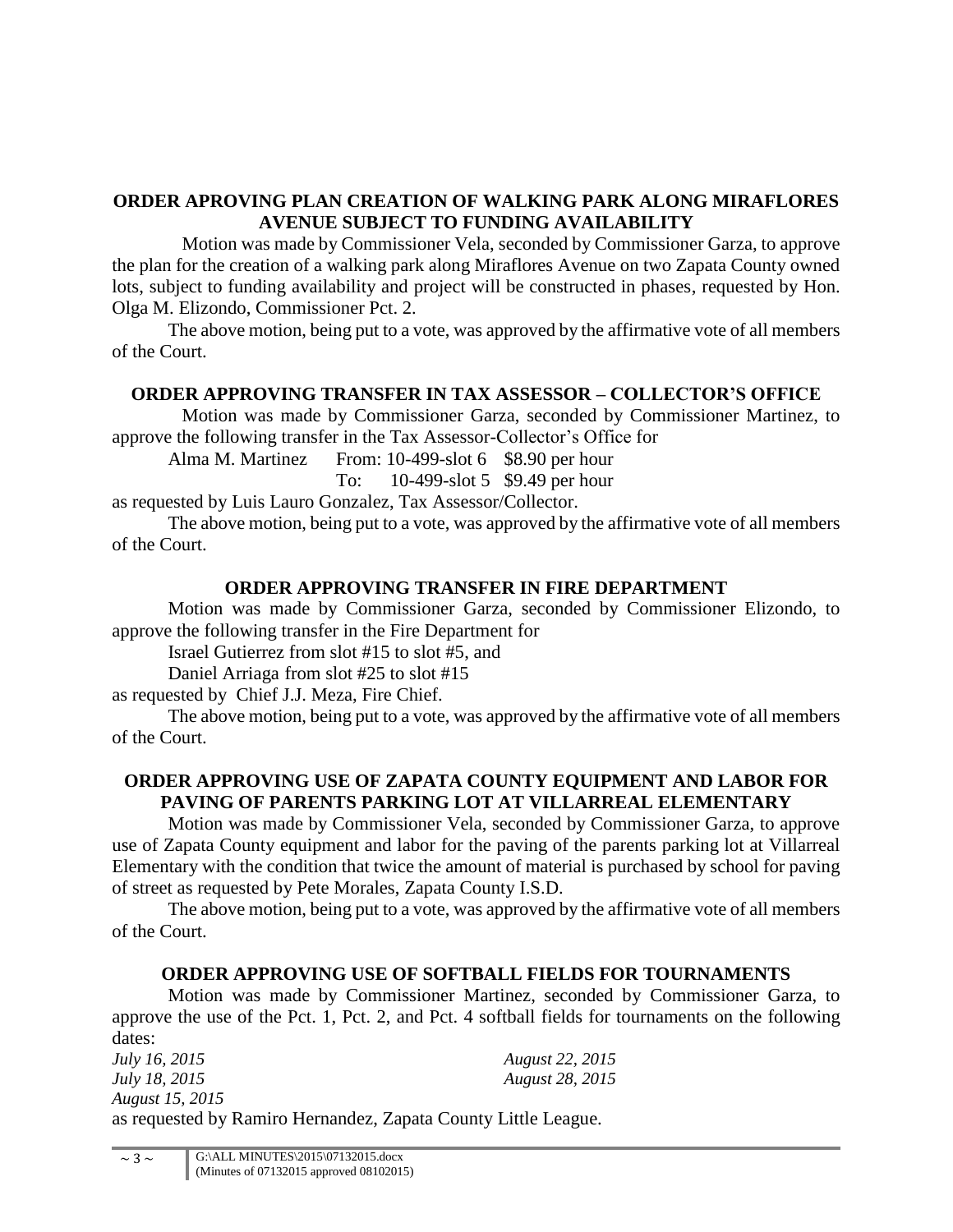The above motion, being put to a vote, was approved by the affirmative vote of all members of the Court.

## **ORDER APPROVING THE J.L. GUEVARA SUBDIVISION**

Motion was made by Commissioner Vela, seconded by Commissioner Garza, to approve the J.L. Guevara Subdivision requested by Manuel Gonzalez, Premier Engineering.

The above motion, being put to a vote, was approved by the affirmative vote of all members of the Court.

## **ORDER APPROVING PAYMENT FOR TEXAS ASSOCIATION OF COUNTIES RISK MANAGEMENT POOL FOR INSURANCE**

Motion was made by Commissioner Garza, seconded by Commissioner Vela, to approve the renewal payment for the Texas Association of Counties Risk Management Pool for Insurance in the amount of \$200,966.00 as requested by Nellie R. Trevino, Personnel Director.

The above motion, being put to a vote, was approved by the affirmative vote of all members of the Court.

#### **PRESENTATION ON VISTA SOLUTIONS DOCUMENT MANAGEMENT SOFTWARE**

A presentation was made by Antonio Alvarez, of Vista SG, on Vista Solutions Document Management Software.

## **ORDER APPROVING LINE ITEM TRANSFERS**

Motion was made by Commissioner Martinez, seconded by Commissioner Garza, to approve the following line item transfer:

|             | <b>Department</b> | <b>Line Item</b> | <b>Fund</b>              | <b>Amount</b> |
|-------------|-------------------|------------------|--------------------------|---------------|
| <b>From</b> | Non-Department    | 10-409-444       | Electricity              | \$25,000.00   |
| Tо          | Non-Department    | 10-409-730       | Consulting & Engineering | \$25,000.00   |
| <b>From</b> | Non-Department    | 10-409-444       | Electicity               | \$27,000.00   |
| To          | Non-Department    | 10-409-445       | Water                    | \$27,000.00   |

as requested by Triunfo Gonzalez, Zapata County Auditor.

The above motion, being put to a vote, was approved by the affirmative vote of all members of the Court.

Motion was made by Commissioner Martinez, seconded by Commissioner Garza, to approve the following line item transfer:

|             | <b>Department</b>                         | <b>Line Item</b> | Fund             | Amount     |
|-------------|-------------------------------------------|------------------|------------------|------------|
| <b>From</b> | Tax Office                                | 10-499-427       | Travel/Workshops | \$1,000.00 |
| Tо          | Tax Office                                | 10-499-311       | Postage          | \$1,000.00 |
|             | $\sim$ $\sim$ $\sim$ $\sim$ $\sim$ $\sim$ | $\sim$           |                  |            |

as requested by Delia Mendoza, Zapata County Tax Office.

The above motion, being put to a vote, was approved by the affirmative vote of all members of the Court.